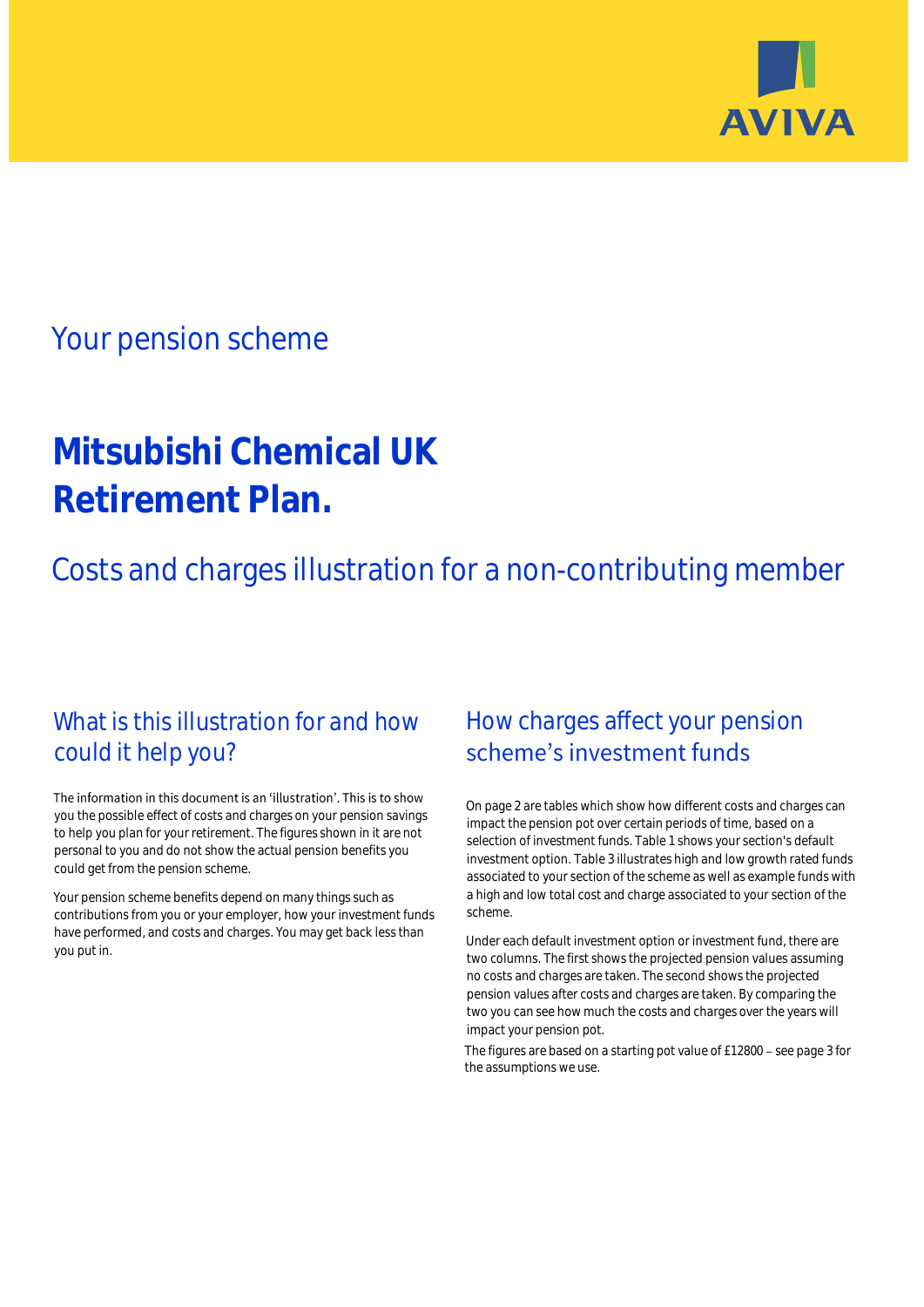| Illustration of effect of costs and charges on the Default Investment Option in<br><b>Mitsubishi Chemical UK Retirement Plan.</b> |                                        |                                    |  |  |  |  |  |  |  |  |
|-----------------------------------------------------------------------------------------------------------------------------------|----------------------------------------|------------------------------------|--|--|--|--|--|--|--|--|
|                                                                                                                                   |                                        |                                    |  |  |  |  |  |  |  |  |
|                                                                                                                                   | <b>My Future</b>                       |                                    |  |  |  |  |  |  |  |  |
|                                                                                                                                   | Assumed growth rate 3.3% (p.a.)        |                                    |  |  |  |  |  |  |  |  |
|                                                                                                                                   | Assumed costs and charges 0.33% (p.a.) |                                    |  |  |  |  |  |  |  |  |
| At end of year                                                                                                                    | Projected value assuming no            | <b>Projected value after costs</b> |  |  |  |  |  |  |  |  |
|                                                                                                                                   | costs and charges are taken            | and charges are taken              |  |  |  |  |  |  |  |  |
| $\mathbf{1}$                                                                                                                      | £12,900                                | £12,900                            |  |  |  |  |  |  |  |  |
| $\overline{2}$                                                                                                                    | £13,100                                | £13,000                            |  |  |  |  |  |  |  |  |
| 3                                                                                                                                 | £13,200                                | £13,100                            |  |  |  |  |  |  |  |  |
| 4                                                                                                                                 | £13,400                                | £13,200                            |  |  |  |  |  |  |  |  |
| 5                                                                                                                                 | £13,500                                | £13,300                            |  |  |  |  |  |  |  |  |
| 10                                                                                                                                | £14,200                                | £13,800                            |  |  |  |  |  |  |  |  |
| 15                                                                                                                                | £15,000                                | £14,300                            |  |  |  |  |  |  |  |  |
| 20                                                                                                                                | £15,800                                | £14,800                            |  |  |  |  |  |  |  |  |
| 25                                                                                                                                | £16,700                                | £15,300                            |  |  |  |  |  |  |  |  |
| 30                                                                                                                                | £17,600                                | £15,900                            |  |  |  |  |  |  |  |  |
| 35                                                                                                                                | £18,600                                | £16,500                            |  |  |  |  |  |  |  |  |
| 40                                                                                                                                | £19,400                                | £16,900                            |  |  |  |  |  |  |  |  |
| 45                                                                                                                                | £19,900                                | £17,100                            |  |  |  |  |  |  |  |  |
| 50                                                                                                                                | £20,000                                | £16,900                            |  |  |  |  |  |  |  |  |

### **Table 2**

| List of Funds included in the Default Investment Option |                       |                    |  |  |  |  |  |  |
|---------------------------------------------------------|-----------------------|--------------------|--|--|--|--|--|--|
| <b>Fund name</b>                                        | <b>Total Cost and</b> | <b>Growth Rate</b> |  |  |  |  |  |  |
|                                                         | Charge (p.a.)         | (p.a.)             |  |  |  |  |  |  |
| Av MyM My Future Growth                                 | 0.35%                 | 3.60%              |  |  |  |  |  |  |
| Av MyM My Future Consolidation                          | 0.30%                 | 2.40%              |  |  |  |  |  |  |
|                                                         |                       |                    |  |  |  |  |  |  |
|                                                         |                       |                    |  |  |  |  |  |  |
|                                                         |                       |                    |  |  |  |  |  |  |
|                                                         |                       |                    |  |  |  |  |  |  |
|                                                         |                       |                    |  |  |  |  |  |  |
|                                                         |                       |                    |  |  |  |  |  |  |
|                                                         |                       |                    |  |  |  |  |  |  |
|                                                         |                       |                    |  |  |  |  |  |  |

#### **Aviva Life & Pensions UK Limited.**

Registered in England No. 3253947. Registered office: Aviva, Wellington Row, York, YO90 1WR. Authorised by the Prudential Regulation Authority and regulated by the Financial Conduct Authority and the Prudential Regulation Authority. Firm Reference Number 185896. **aviva.co.uk** TEMP GFI NG071309 09/2018